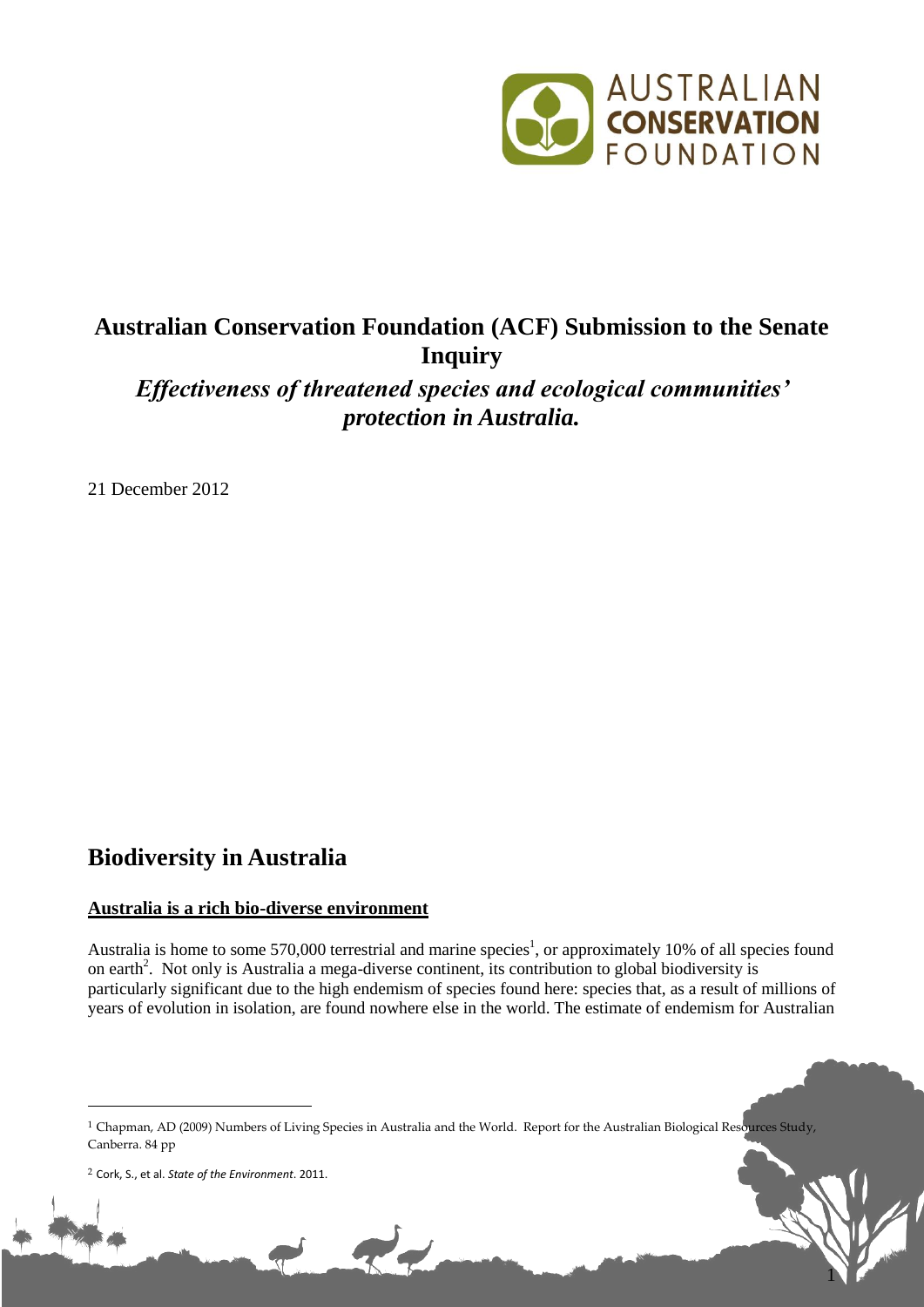mammals is 87 per cent and 92 per cent for vascular plants. These species live in highly diverse marine and terrestrial environments, from the Southern Ocean to the Tropics.<sup>3</sup>

### **Biodiversity is in decline**

However, Australia's biodiversity is in decline, threatened on many fronts, including:

- climate change:
- vegetation clearing;
- introduced pests and weeds;
- widespread use of fertiliser and other chemicals;
- changed fire regimes; and
- urbanisation, mining, and over-harvesting.

Climate change will have serious and unprecedented consequences for a wide range of species and habitats in Australia and globally. But even in the absence of climate change, the loss of biodiversity that Australia has experienced in the last two centuries is massive by international standards, with almost 1200 plant species and 343 species of animals considered endangered or vulnerable.<sup>4</sup> The overall picture for Australian biodiversity is a rich natural heritage in rapid decline.

## **Effectiveness of protection for threatened species and ecological communities**

#### **Focus of this submission:**

1

The focus of this submission is on the following Terms of Reference of the Inquiry: a) management of key threats to listed species and ecological communities; and c) management of critical habitat across all land tenures.

This submission will therefore focus on the following key issues:

- 1. management of cumulative impacts particularly habitat loss and fragmentation; and
- 2. management of long term nation-wide impacts particularly climate change impacts.

#### **1. Management of cumulative impacts**

On the first issue, ACF strongly supports the foundation principles articulated in the *2011 Australian Government Biodiversity Policy* starting with the principle that "it is better to prevent diversity decline before it happens". Applying this principle, the government has recognised that "a deliberate shift in the focus of investment and effort from only treating the 'symptom'—those species and ecosystems that are most degraded or at risk—to focus on causes that reduce the health of biodiversity on a landscape scale" is required. This is further reinforced by principle 6 - that "solutions need to be at landscape and seascape scale, over time periods that make ecological sense." Effective protection of our biodiversity must work nationally "at ecologically meaningful scales, looking at entire landscapes, seascapes, regions and ecosystems to deal with longer-term environmental trends, constraints and opportunities."

Put simply, the effective management of cumulative impacts that threaten the survival of species must be addressed through strong national leadership, laws and programs.

2

<sup>&</sup>lt;sup>3</sup> Chapman, AD (2009) Numbers of Living Species in Australia and the World. Report for the Australian Biological Resources Study, Canberra

<sup>4</sup> Department of Sustainability Environment Water Population and Communities (2009). *EPBC Act List of Threatened Fauna.*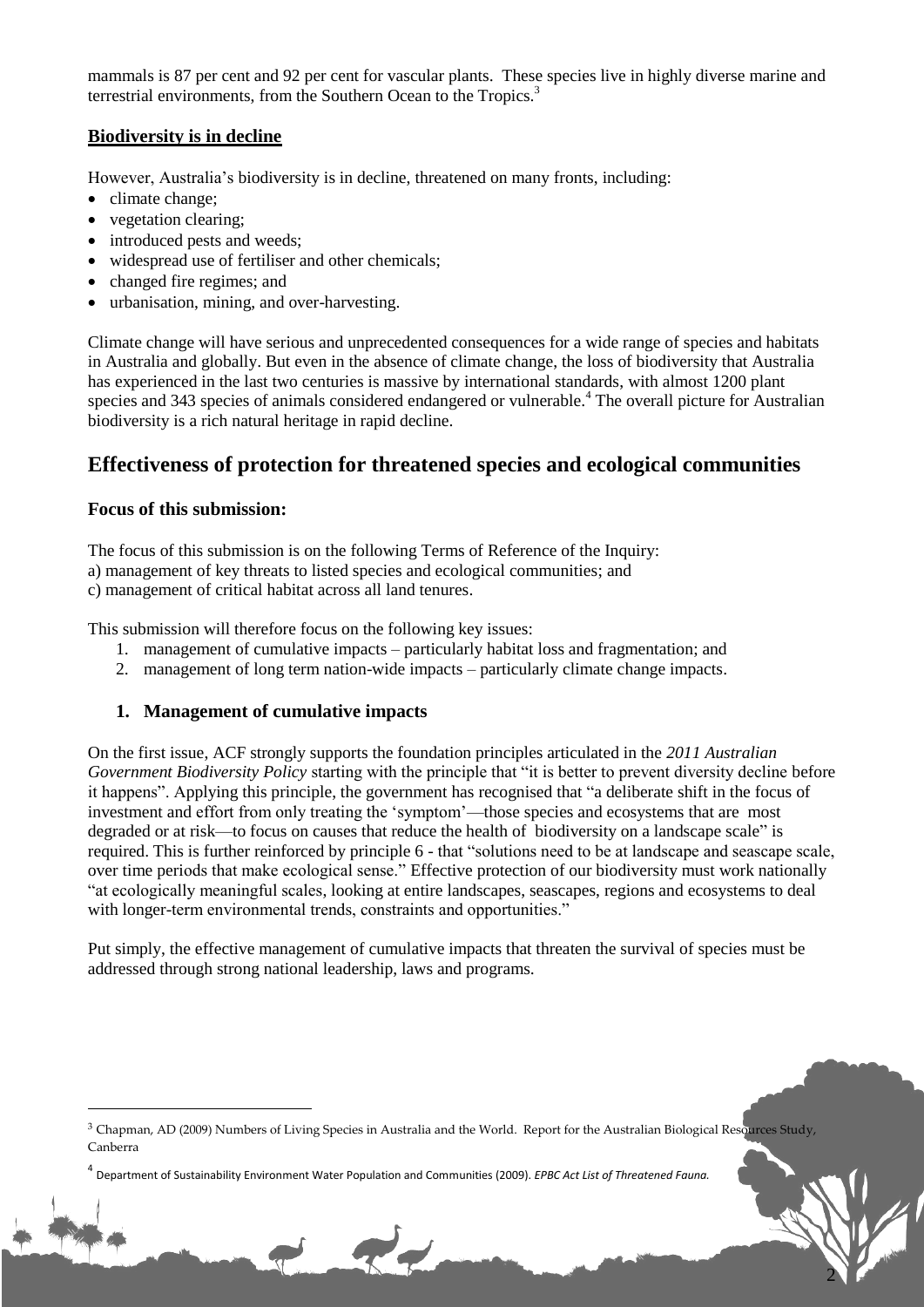The Australian Government recognises this in the 2011 Biodiversity Policy statement: "The Australian Government's roles and responsibilities in ensuring effective biodiversity conservation are based on:

- Giving effect to our international obligations to protect, conserve and sustainably use biodiversity;
- Providing national leadership in tackling large-scale threats to biodiversity— including those posed by climate change, habitat loss and invasive species—and creating opportunities for effective cooperation and partnership between all levels of government, business and the community; and
- Ensuring that legislated matters of national environmental significance are protected and conserved.'

#### **2. Management of long term nation-wide impacts, particularly climate change impacts.**

Reinforcing the need for strong national leadership, laws and programs is the growing body of evidence on the impacts of climate change on biodiversity. For more detail, we refer the Committee to the evidence and interim report of the House of Representatives Climate Change, Environment and the Arts Committee Inquiry: *Australia's Biodiversity in a Changing Climate*.

ACF strongly supports the listing of "Natural Systems of National Significance" as one of the six national priorities for adaption action in the 2010 Australian Government Position Paper "*Adapting to Climate Change*". This report recognises that: "*Climate change is already affecting Australia's natural ecosystems, and given their high vulnerability to climate change, and national significance, places such as the Great Barrier Reef and Kakadu, will require ongoing priority attention. In addition to these important places, the interconnectedness of natural systems points to the need for holistic landscape approaches that maintain ecosystem functions as ecosystems adapt*." This 2010 Position Paper included a commitment by the Government to track our progress on positioning Australia to adapt to climate change by commissioning a regular Climate Futures Report as a mechanism for evaluating how effective our collective adaptation efforts are. This report is to be produced at least every five years, with the first to be produced by the end of 2010. ACF notes that the first of the Climate Futures Reports has not yet been produced. The Critical Decade report produced by the Climate Commission in 2011 does provide updated information of the faster changes and more serious risks that threaten Australia's ecosystems and biodiversity.

ACF commends to this Senate Inquiry the findings and conclusions of the 2009 *Report of the Biodiversity and Climate Change Expert Advisory Group to the Natural Resource Management Ministerial Council*. Specifically, ACF supports the criteria advanced in this report to guide priority setting and use of funds to build resilience:

- Maintain well-functioning ecosystems
- Protect a representative array of ecosystems
- Remove or minimise existing stressors
- Build appropriate connectivity
- Identify and protect refugia

Because the threatening processes affect Australia at a national and long term scale, increasing the effectiveness and efficiency of strategies and programs to address this threatening process can only be achieved via strong national leadership, laws and programs.

A further key component of Australia's ability to manage long term impacts of climate change is the National Reserve System – one of the most effective tools available for preventing mass extinction of native wildlife and degradation of ecosystems. Protected areas put land management plans in place permanently, and have shown to actually result in recovery of threatened species. The National Reserve System needs to be maintained, resourced, and expanded.

In relation to ToR (f), the historical record of state and territory governments on these matters, ACF refers the Committee to the analysis of the strengths and weaknesses of State and Territory biodiversity protection laws by the Australian Network of Environment Defenders' Offices (ANEDO) in its recent report *An Assessment of the Adequacy of Threatened Species & Planning Laws in all Jurisdictions of Australia* which is attached to this Submission as Appendix A.

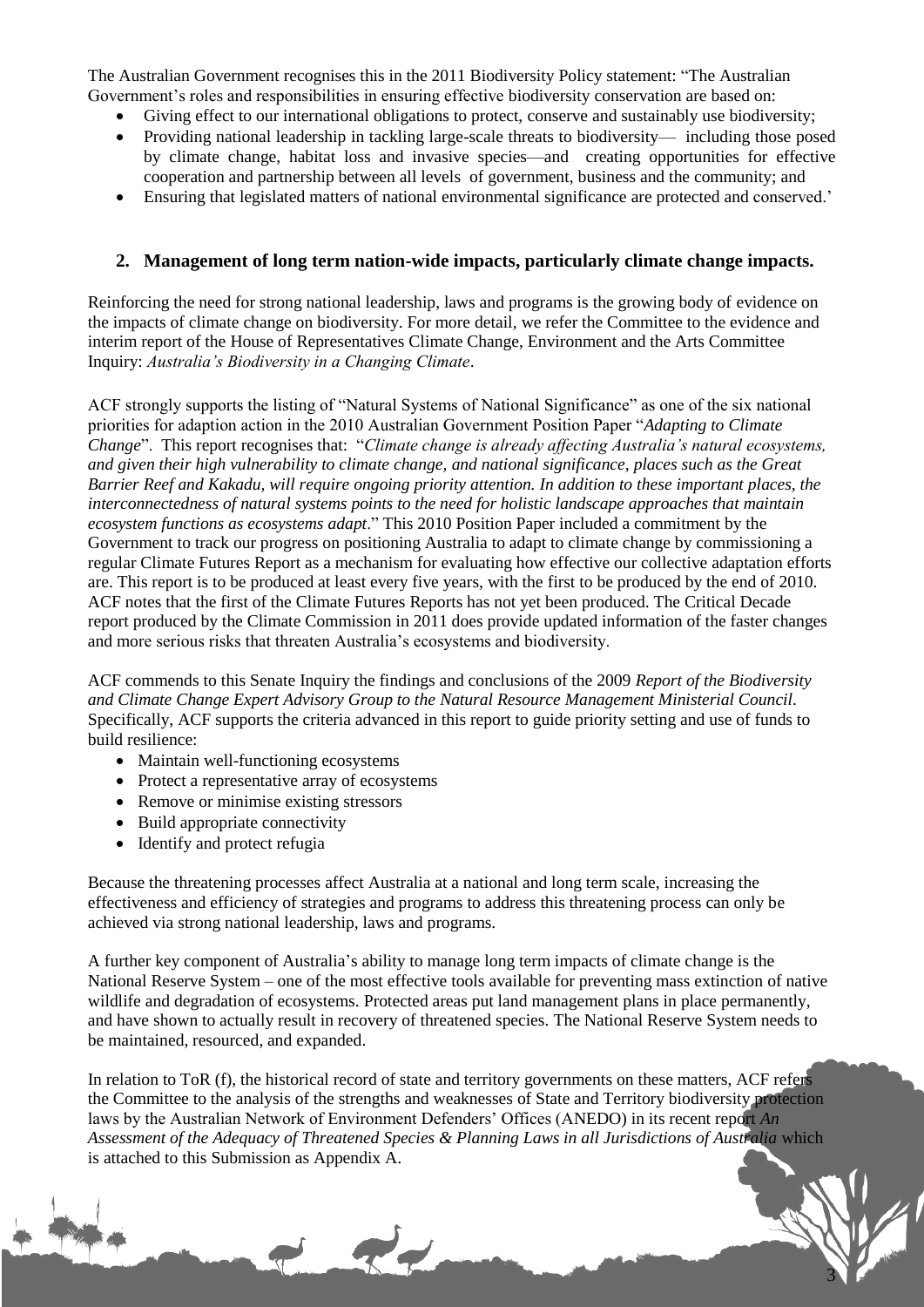The ANEDO analysis concludes that no state or territory currently has planning laws that meet best practice standards, and that '**threatened species laws in all jurisdictions needed to be reviewed, strengthened, and fully resourced and implemented***'.*

ACF submits that the effective laws for the protection of threatened species and ecological communities must include following elements:

- Increased and strong Commonwealth oversight and approval role integrated and harmonised with state and territory policies and programs as far as is possible;
- Implementation of a nation-wide ecosystem approach (refer to the principles in the Australian Government Biodiversity Policy 2011)
- Effective oversight by an independent Scientific Committee with a well-funded science and monitoring program to ensure the best result from policies and programs;
- A focus on avoiding and mitigating impacts
- Significantly increased resourcing for recovery and threat abatement planning
- Increased resources for adequate monitoring and enforcement with increased penalties for noncompliance;
- Public participation provisions both in relation to listing, planning and civil enforcement;
- Easily accessible publicly available information on listing, habitat mapping, government research and enforcement.

## **Case Study: Protection of the Koala under National Environmental Law**

Koalas are an iconic Australian species, with populations distributed across the East from Northern Queensland to South Australia. While the status of koala populations varies widely from one area to another, nationally the species is at risk on many fronts, two of the gravest of which are habitat loss and climate change.

As a highly particular food and habitat specialist, the koala is very vulnerable to habitat loss and fragmentation: koalas can eat only eucalyptus leaves, and not even all species of eucalyptus, and therefore suitable habitat is crucial to their survival – they cannot adapt easily to live in different environments. Unfortunately their habitat is being lost to land clearing, urbanisation and other pressures at a rapid rate. Habitat loss and fragmentation also mean koalas need to travel longer distances on the ground to meet their food needs, making them more susceptible to vehicle strikes, and dog attacks, two major causes of koala deaths which kill an estimated 4000 koalas each year<sup>5</sup>. As the current koala population has recovered from a brush with extinction in the early  $20<sup>th</sup>$  century due to hunting for fur, most koala groups are highly inbred, making them more susceptible to disease, and habitat fragmentation reinforces this trend by making it harder for koalas to find mates $6$ .

Climate change is another looming problem for the species, which compounds the problems caused by habitat loss. Thee koala is recognised by the International Union for the Conservation of Nature (IUCN) as one of only ten species worldwide that is highly vulnerable to climate change.With its thick fur, the koala is adapted to cold southern temperatures, but suffers in extreme heat. Global warming is expected to contract koala habitat significantly along the eastern seaboard as temperatures rise beyond the koala's tolerance, or 'climate envelope'. The predicted contraction of koala habitat due to global warming will force koala populations further into areas which are densely populated and urbanised. <sup>7</sup>

Global climate change is also predicted to increase the incidence and severity of bushfires and droughts, both of which have eliminated many populations of koalas. Koalas are extremely vulnerable to bushfire, as they move slowly, live in bush-fire prone landscapes, and in the case they survive a fire, may find their food sources reduced to the point of starvation. Habitat fragmentation compounds the danger of bushfire by making it harder for koalas in bushfire affected areas to move to new habitat. During droughts koalas must

4

6 *IBID* p4

<u>.</u>

<sup>5</sup> IUCN *Koalas and Climate Change, The IUCN Red List of Threatened Species* p3

<sup>&</sup>lt;sup>7</sup> C Adams-Hosking et al *Modelling Climate-change-induced shifts in the distribution of the koala CSIRO Publishing 2011*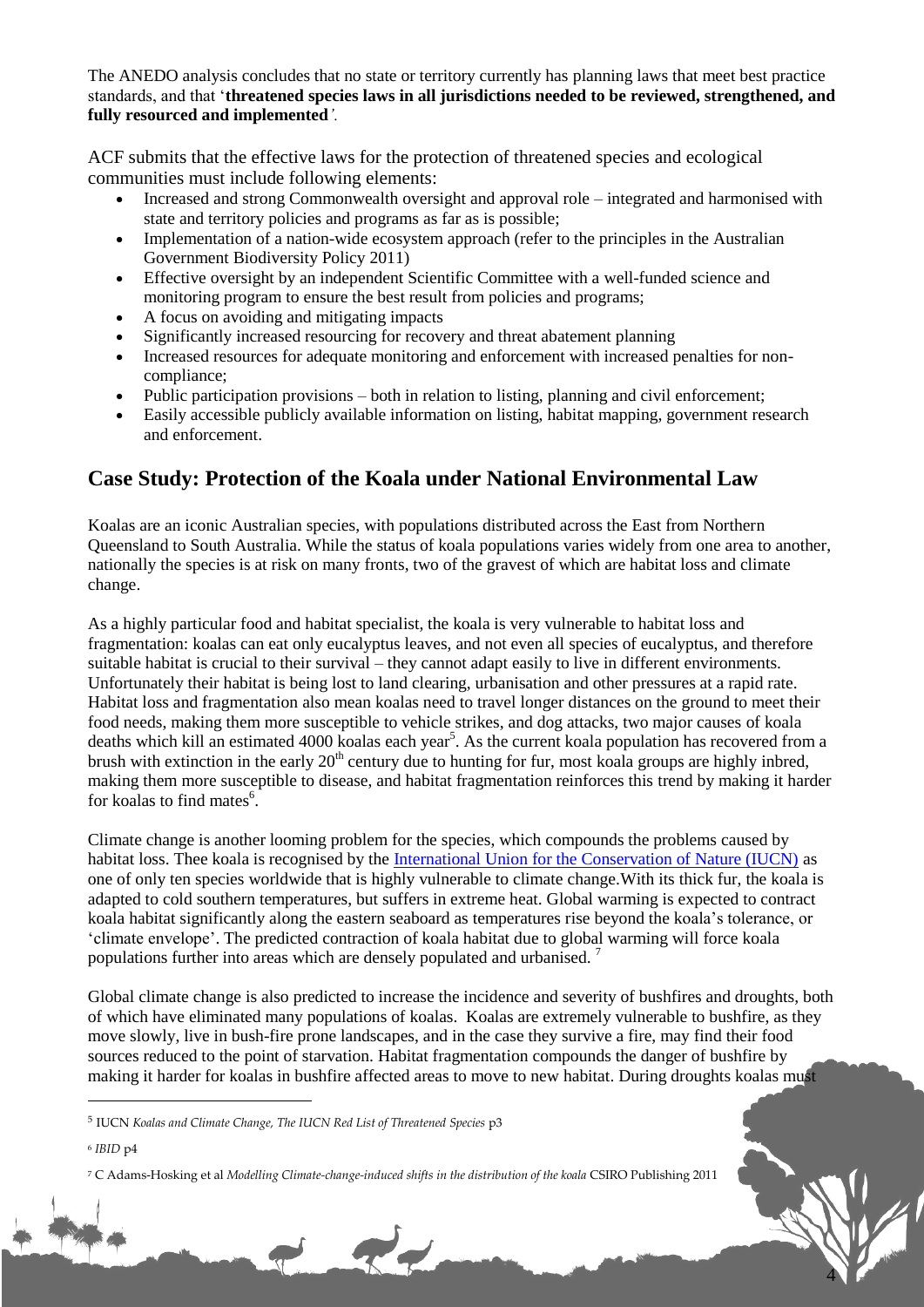spend more time on the ground looking for water, making them far more susceptible to predator and vehicle related deaths, especially in highly populated or urbanised areas.

One further effect of climate change relates to the nutrition levels in koalas' only food – gum leaves. Increased atmospheric CO2 levels tend to result in faster plant growth through a process known as 'CO2 fertilisation'. However, while plants grow faster, experiments have shown that it also reduces protein levels and increases tannin levels in plants' leaves. As CO2 levels continue to rise, koalas and other browsers will need to cope with increasingly nutrient-poor and tannin-rich leaves. This is a particular problem for pregnant or lactating koalas, which may be unable to produce young or feed them if they cannot get sufficient nutrition.<sup>8</sup>

When the federal Government listed the koala under national environmental law, it did so only for those populations in Queensland, NSW and the ACT, the populations which, perhaps not coincidentally, are most vulnerable to climate change related stressors.

To ensure that koala populations are able to survive climate change, national and regional policies which plan for the fact that many current inland koala habitats will no longer be livable for them due to climate change, and ensure that appropriate coastal habitats, under threat from urbanisation, are protected and restored, are essential.

This kind of planning can clearly not be carried out without leadership and coordination at the national level requiring a strong Commonwealth Government role. Protection of the koala and its habitat must be undertaken at a national AND a regional or 'landscape' level, with an appreciation of the interaction of changes to ecosystems in various parts of the country, to be effective.

## **Conclusions**

1

The rate of species loss in Australia is already at crisis levels, with national and international assessments indicating that Australian biodiversity loss to date may be moderate in relation to predicted losses in coming decades. The 2009 report on Australia's Biodiversity and Climate Change concluded that Australia is "*pushing the limits of our natural life support system*."<sup>9</sup> The system of protections in place for Australia's threatened species and ecological communities is *not effective*, and is failing to prevent biodiversity loss on a massive scale.

It is gravely concerning that in light of these facts, rather than strengthening a failing legislative regime, the reaction of most states and the Commonwealth has been to focus on 'streamlining', 'efficiency' and fasttracking of major projects, further diluting the inadequate protections for biodiversity provided by our laws.

ACF submits that a comprehensive review of biodiversity protection law at the state and federal level is required on an urgent basis, to implement best practice standards and adequately fund their implementation. Without this level of commitment Australia will not arrest the rapid loss of species currently occurring, and will see the loss of biodiversity accelerate to catastrophic proportions in the coming years.

5

<sup>8</sup> IUCN *Koalas and Climate Change, The IUCN Red List of Threatened Species* p3

<sup>9</sup> Steffan, W. (et al), Australia s Biodiversity and Climate Change: Summary for Policy makers 2009, Australian Government, Department of Climate Change, Canberra, 2009, p.2